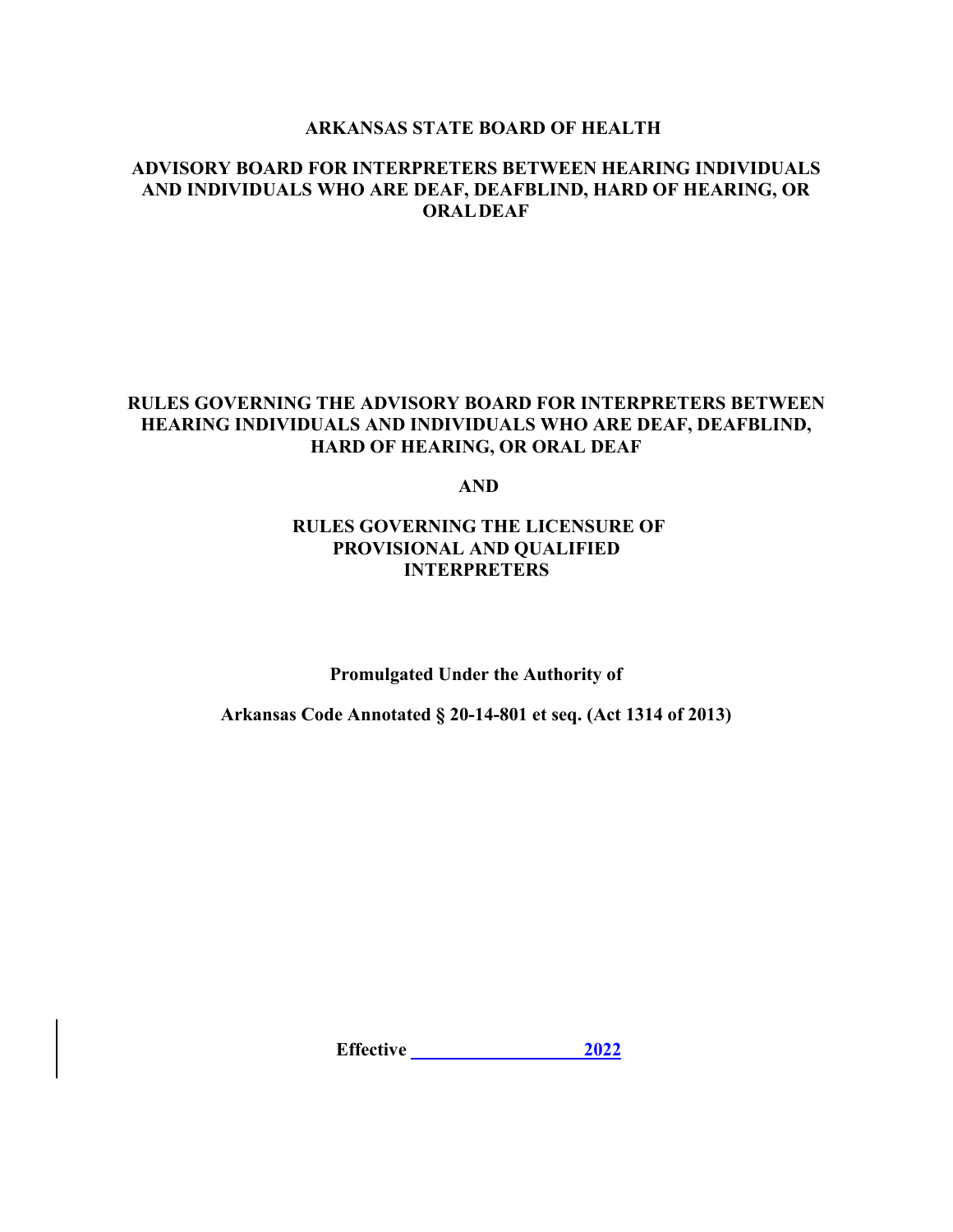# **Table of Contents**

| 100. |  |
|------|--|
| 101. |  |
| 102. |  |
| 103. |  |
| 200. |  |
| 201. |  |
| 202. |  |
| 203. |  |
| 300. |  |
| 301. |  |
| 302. |  |
| 303. |  |
| 304. |  |
| 305. |  |
| 306. |  |
| 307. |  |
| 308. |  |
| 309. |  |
| 310. |  |
| 311. |  |
| 400. |  |
| 401. |  |
| 402. |  |
| 403. |  |
| 500. |  |
| 501. |  |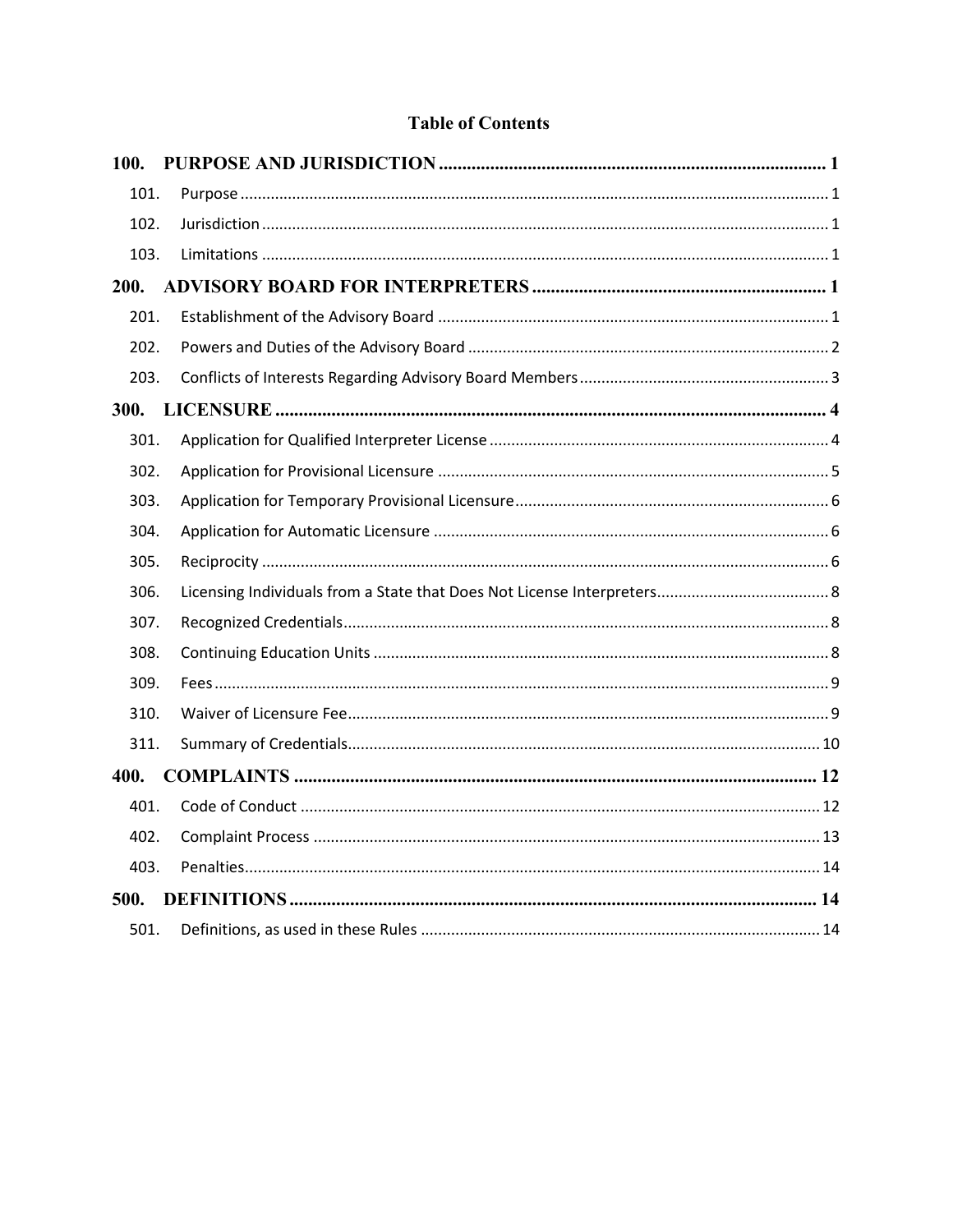## <span id="page-2-0"></span>**100. Purpose and Jurisdiction**

## <span id="page-2-1"></span>**101. Purpose**

- (a) The practice of interpreting affects the public health, safety, and welfare and civic, economic, social, academic, and recreational aspects of life. Individuals who are Deaf, Deafblind, Hard of Hearing, or Oral Deaf, individuals with disabilities who use special techniques in order to communicate, and individuals whose primary language is sign language have a civil right to effective communication.
- (b) Further, individuals with hearing disabilities and those with whom they communicate require and are entitled to competent reliable interpreting services. Therefore, Arkansas finds the practice of interpreting should be subject to licensure and regulation to protect the public's interest by providing minimum qualifications for interpreters and to ensure that members of the interpreting profession perform with a high degree of competency.

## <span id="page-2-2"></span>**102. Jurisdiction**

(a) These Rules regulate the licensing of interpreters for individuals who are Deaf, Deafblind, Hard of Hearing, or Oral Deaf and impose penalties for persons or entities that violate these Rules.

## <span id="page-2-3"></span>**103. Limitations**

(a) These Rules do not establish minimum qualifications for interpreters in the K-12 school setting. Those qualifications have been established by the Arkansas Department of Education. Please contact ADE for the most current guidelines.

# <span id="page-2-4"></span>**200. Advisory Board for Interpreters**

# <span id="page-2-5"></span>**201. Establishment of the Advisory Board**

- (a) Pursuant to Ark. Code Ann. § 20-14-801 et seq. (Act 1314 of 2013), the Advisory Board for Interpreters between Hearing individuals and Individuals who are Deaf, Deafblind, Hard of Hearing, or Oral Deaf (hereinafter referred to as the "Advisory Board for Interpreters") shall be created within the Department of Health.
- (b) Members: The Advisory Board of Interpreters shall consist of seven (7) members appointed by the Director of the Department of Health (hereinafter referred to as the "Director") as follows:
	- (1) Four (4) licensed qualified interpreters appointed from a list of eight (8) submitted by the Arkansas Registry of Interpreters for the Deaf in conjunction with the Arkansas Association of the Deaf;
	- (2) Two (2) members appointed from a list of four (4) submitted by the Arkansas Association of the Deaf in conjunction with the Arkansas Registry of Interpreters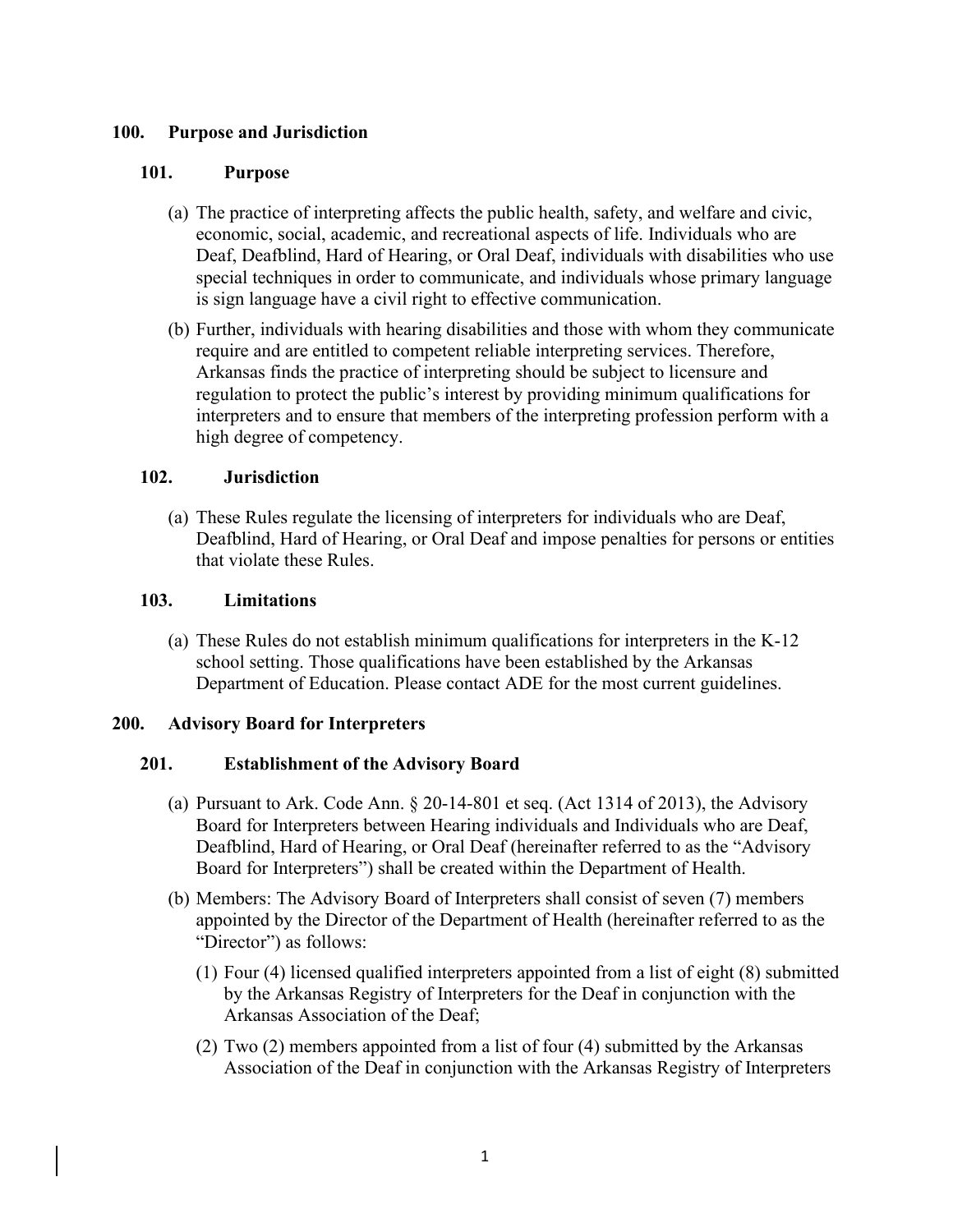for the Deaf who are Deaf persons, Hard of Hearing persons, or Oral Deaf persons not licensed under this subchapter; and

- (3) One (1) member appointed from a list of two (2) submitted by the Arkansas Association of the Deaf in conjunction with the Arkansas Registry of Interpreters for the Deaf who are neither individuals who are Deaf, Deafblind, Hard of Hearing, or Oral Deaf and who are not licensed under this subchapter.
- (c) Terms: Each member shall serve a term of three (3) years. A member shall not serve more than two (2) consecutive terms.
- (d) Quorum: Four (4) members of the Advisory Board for Interpreters constitute a quorum for the transaction of business.
- (e) Vacancy: If a vacancy occurs on the Advisory Board for Interpreters, the Director shall appoint to complete the term vacated a person who possesses the same qualifications as those required for the position to which he or she is appointed.
- (f) Meetings:
	- (1) The Advisory Board shall hold meetings at the offices of the Department of Health in Little Rock, Arkansas or at other places as the Advisory Board for Interpreters may determine. Meetings for review of documents and recommendations may be done via technology, in lieu of face to face, provided those meetings comply with the open meeting requirement of the Arkansas Freedom of Information Act.
	- (2) The Department of Health shall provide meeting facilities and staff for such meetings of the Advisory Board for Interpreters for the purpose of keeping records.

#### <span id="page-3-0"></span>**202. Powers and Duties of the Advisory Board for Interpreters**

- (a) The Advisory Board for Interpreters shall:
	- (1) Recommend rules for the operation of the Advisory Board for Interpreters;
	- (2) Review and recommend to the Director:
		- (A)Acceptance or rejection of applications for licensure and renewal of licenses for interpreters for the Deaf, Deafblind, Hard of Hearing and Oral Deaf;
		- (B) Criteria for issuance and renewal of licenses for Interpreters;
		- (C) Criteria for issuance and continuance of provisional licenses;
		- (D)Fees for licensure and licensure renewal;
		- (E) Suspension or revocation of licenses;
		- (F) Procedures for receiving and investigating complaints under the Arkansas Administrative Procedure Act;
		- (G)Rules to ensure that an interpreting agency provides only licensed interpreters for services;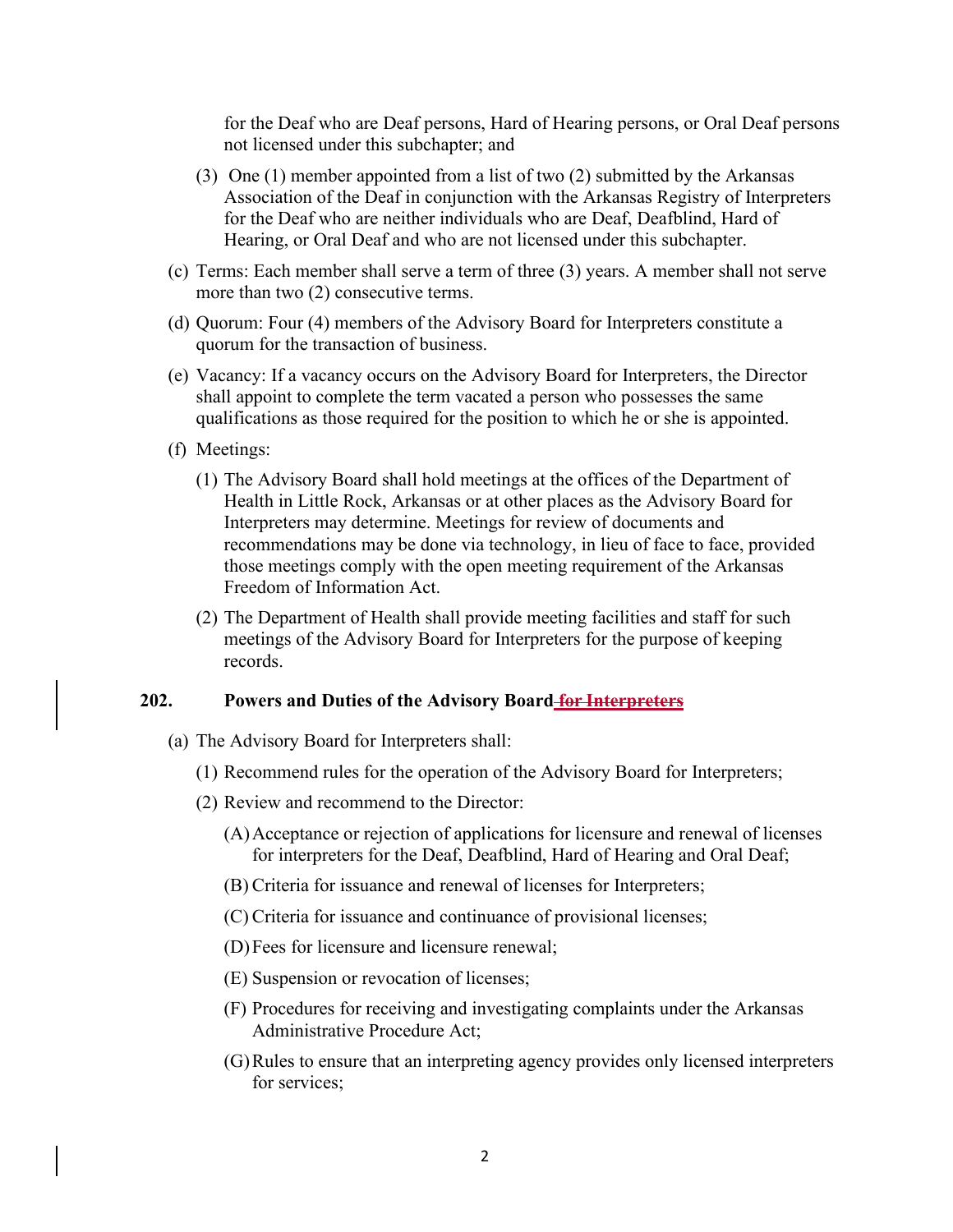- (H)Rules regarding conflicts of interest regarding members of the Advisory Board for Interpreters; and
- (I) A professional code of conduct.

## <span id="page-4-0"></span>**203. Conflicts of Interests Regarding Advisory Board Members**

- (a) Membership on the Advisory Board for Interpreters is solely at the invitation and discretion of the Director. In order to avoid any potential conflict of interest with the responsibilities of the Advisory Board for Interpreters, the following statement has been adopted to guide the Advisory Board for Interpreters on issues of potential influences on judgment, disclosure and recusal.
- (b) Declaration. Appointees to the Advisory Board of Interpreters must be free from conflicts of interest and undue influence and sign a Conflict of Interest Declaration (attached hereto as Appendix A). Said Declaration shall be signed annually.
- (c) Conflicts of interest are identified as follows:
	- (1) A sitting member on a credentialing panel. This includes, but is not limited to, persons who serve as raters when evaluating Interpreters sitting for the QAST, RID Certification, EIPA or BEI.
	- (2) An employer with the authority to hire or employ Interpreters. This includes, but is not limited to, persons who hire or fire Interpreters for colleges or universities, video relay service (VRS) call centers, human resource departments for public school systems, or any individual working for an entity with the authority to hire or employ interpreters.
	- (3) An owner and/or individual who runs an Interpreting Agency. This includes, but is not limited to, persons who run an Interpreting Agency in which Interpreters are subcontracted to work for the business.
- (d) Disclosure: Members shall disclose in writing to the Advisory Board for Interpreters any person to whom they are closely related or organization with which they are affiliated which presently transacts business with the Department of Health or might reasonably be expected to do so in the future. Each disclosure shall be updated and resubmitted on an annual basis.
- (e) An affiliation with an organization will be considered to exist when a member or his or her immediate family or close relative is an officer, director, trustee, partner, employee or agent of the organization, or owns five percent of the voting stock or controlling interest in the organization or has any other substantial interest or dealings with an organization.
- (f) Abstaining from Participation: Any member shall abstain from voting and actively participating on any matter in which said member may be considered to have a conflict of interest.
- (g) Abstaining Declaration: An abstaining declaration shall be made for the record at the beginning of any such motion or discussion and shall be recorded in the official minutes of the meeting.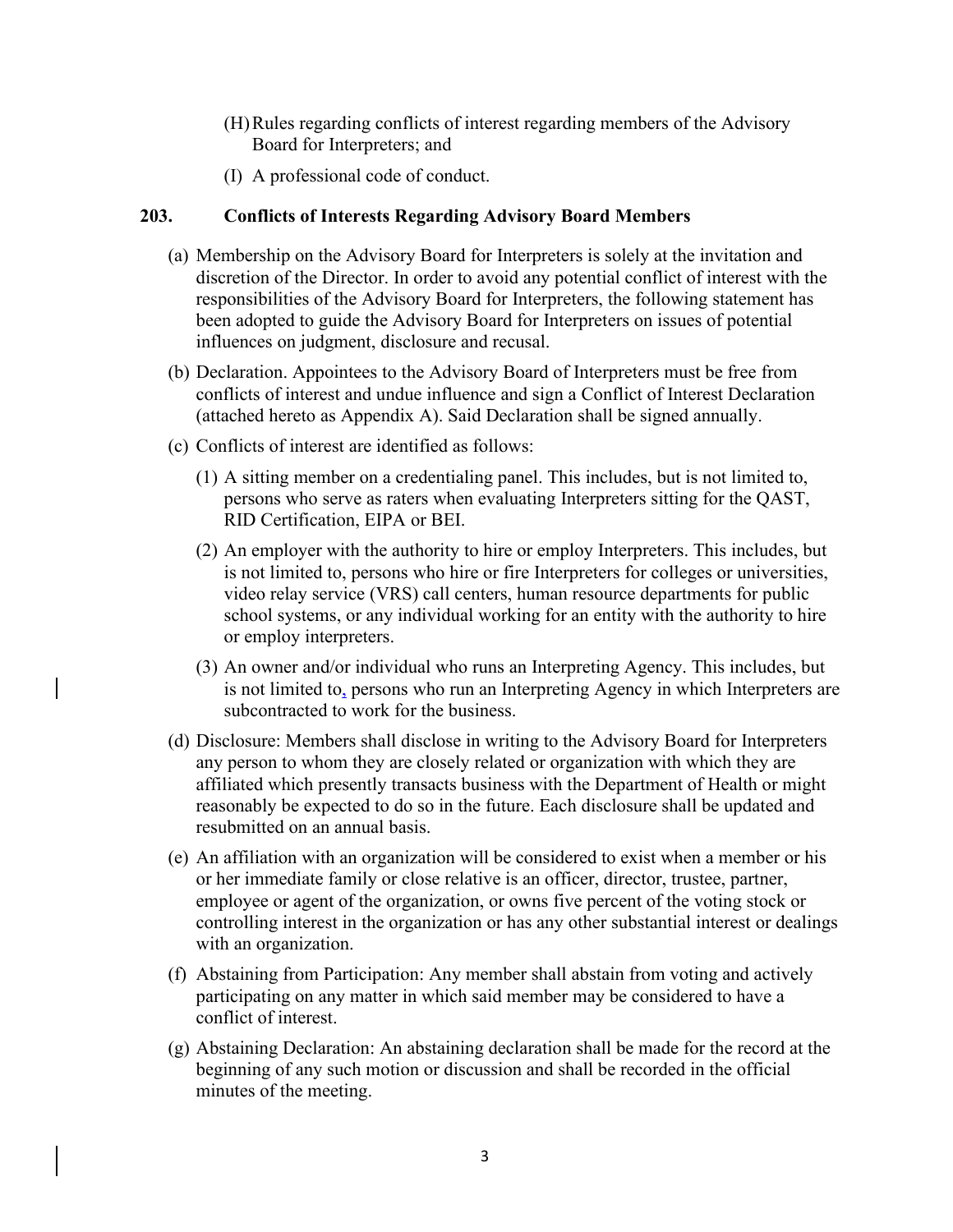- (h) Other Affiliations: A member shall not serve in a fund development or grants management capacity for another non-profit or health care organization if such service would represent a conflict of interest.
- (i) If, during their service on the Advisory Board for Interpreters, a members' situation changes in such a manner as to create a conflict of interest, the member shall immediately inform the Director.

#### <span id="page-5-0"></span>**300. Licensure**

### <span id="page-5-1"></span>**301. Application for Qualified Interpreter License**

- (a) Any individual desiring to practice interpreting within the state of Arkansas may submit an application for licensure (attached hereto as Appendix B).
- (b) The Advisory Board for Interpreters shall recommend to the Director, after review of said application, issuance of a license to an applicant who submits proof of the following:
	- (1) A completed application with appropriate required fees;
	- (2) Documentation of credential(s) held and sustained by continuing education units (CEUs); and
	- (3) Acknowledgment of adherence to the professional ethical practices set forth in these Rules.
- (c) Expiration. A license issued under these Rules expires on December 31 of the calendar year on which it was issued.
- (d) Renewal. A license issued under these Rules is to be renewed upon expiration of the calendar year. Renewals based on out-of-state credentials and CEU documentation will be assessed individually to determine equivalency with these requirements. The applicant for renewal shall submit:
	- (1) A signed request for renewal with appropriate required fees;
	- (2) Documentation of credential(s) held and sustained by CEUs; and
	- (3) Documentation of CEUs if credential(s) for EIPA and QAST credentials.
- (e) Late Renewal. If for some reason a licensee fails to renew by January  $13\frac{1}{3}$  of the next calendar year, the licensee shall submit the application with a statement explaining the reason for late renewal and the renewal fee and late fee. There is no guarantee that late application requests will be automatically approved. Each request will be evaluated separately and independent from others. If a request for a late renewal is denied, the licensee will be given notice and an opportunity for a hearing.
- (f) Any license not renewed by  $\frac{January}{31 + 4}$  of the next calendar year will be placed on inactive status. To resume active licensure, the applicant must submit the following:
	- (1) Documentation of Credentials held;
	- (2) Documentation of CEUs for EIPA and QAST; and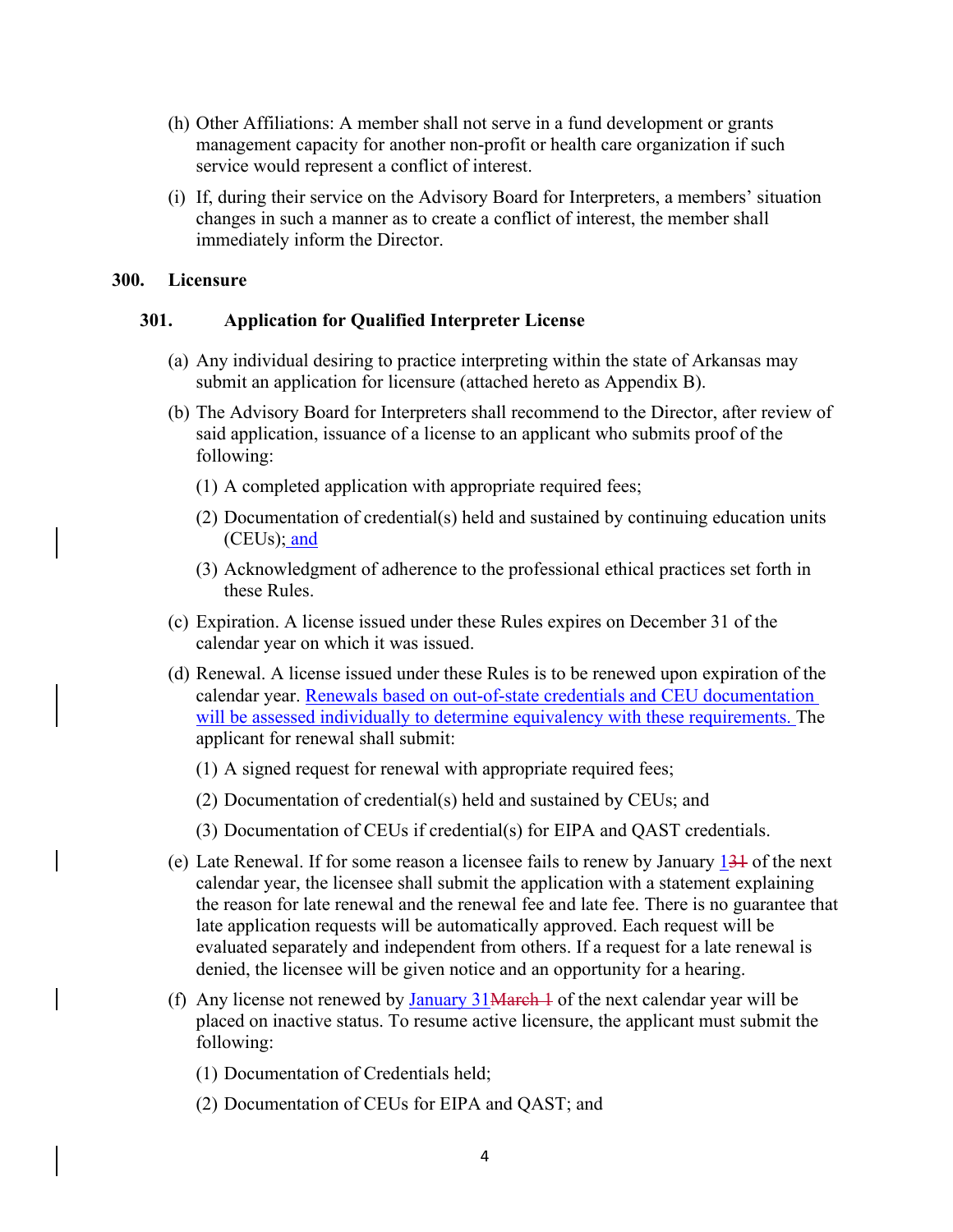(3) Reactivation fee.

## <span id="page-6-0"></span>**302. Application for Provisional Licensure**

- (a) An individual desiring to apply for a Provisional Interpreter's License is any individual who is Deaf or Hard of Hearing that practices in providing interpreting services, thus practicing as a "Deaf interpreter." A Provisional Interpreter's License will be available for individuals who are Deaf or Hard of Hearing and who are not yet credentialed by any of the credentialing entities listed in Section [304.](#page-7-1)
- (b) Requirements. Any individual who is Deaf, Deafblind or Hard of Hearing may apply for a provisional licensure to practice as a "Deaf interpreter" and must submit the following:
	- (1) A completed application with appropriate required fees;
	- (2) Documentation of fifteen (15) hours of interpreter training;
	- (3) Documentation of ten (10) hours of supervised observation/interpreting with a seasoned, RID credentialed interpreter; and
	- (4) Two (2) letters of recommendation from seasoned RID credentialed interpreters.
- (c) Expiration. A license issued under these Rules expires on December 31 of the calendar year on which it was issued.
- (d) Renewal. A license issued under these Rules is to be renewed upon expiration of the calendar year. The applicant for renewal shall submit:
	- (1) A signed request for renewal with appropriate required fees;
	- (2) Documentation of credential(s) held and sustained by CEUs; and
	- (3) Documentation of CEUs for EIPA and QAST credentials.
- (e) Renewals based on out-of-state credentials and CEU documentation will be assessed individually to determine equivalency with these requirements.
- (f) Late Renewal. If for some reason a licensee fails to renew by January  $13\frac{1}{12}$  of the next calendar year, the licensee shall submit the application with a statement explaining the reason for late renewal and the renewal fee and late fee. There is no guarantee that late application requests will be automatically approved. Each request will be evaluated separately and independent from others. If a request for a late renewal is denied, the licensee will be given notice and an opportunity for a hearing.
- (g) Any license not renewed by  $\frac{January}{31 + 4}$  of the next calendar year will be placed on inactive status. To resume active licensure, the applicant must submit the following:
	- (1) Documentation of credentials held;
	- (2) Documentation of CEUs for EIPA and QAST credentials; and
	- (3) Re-activation fee.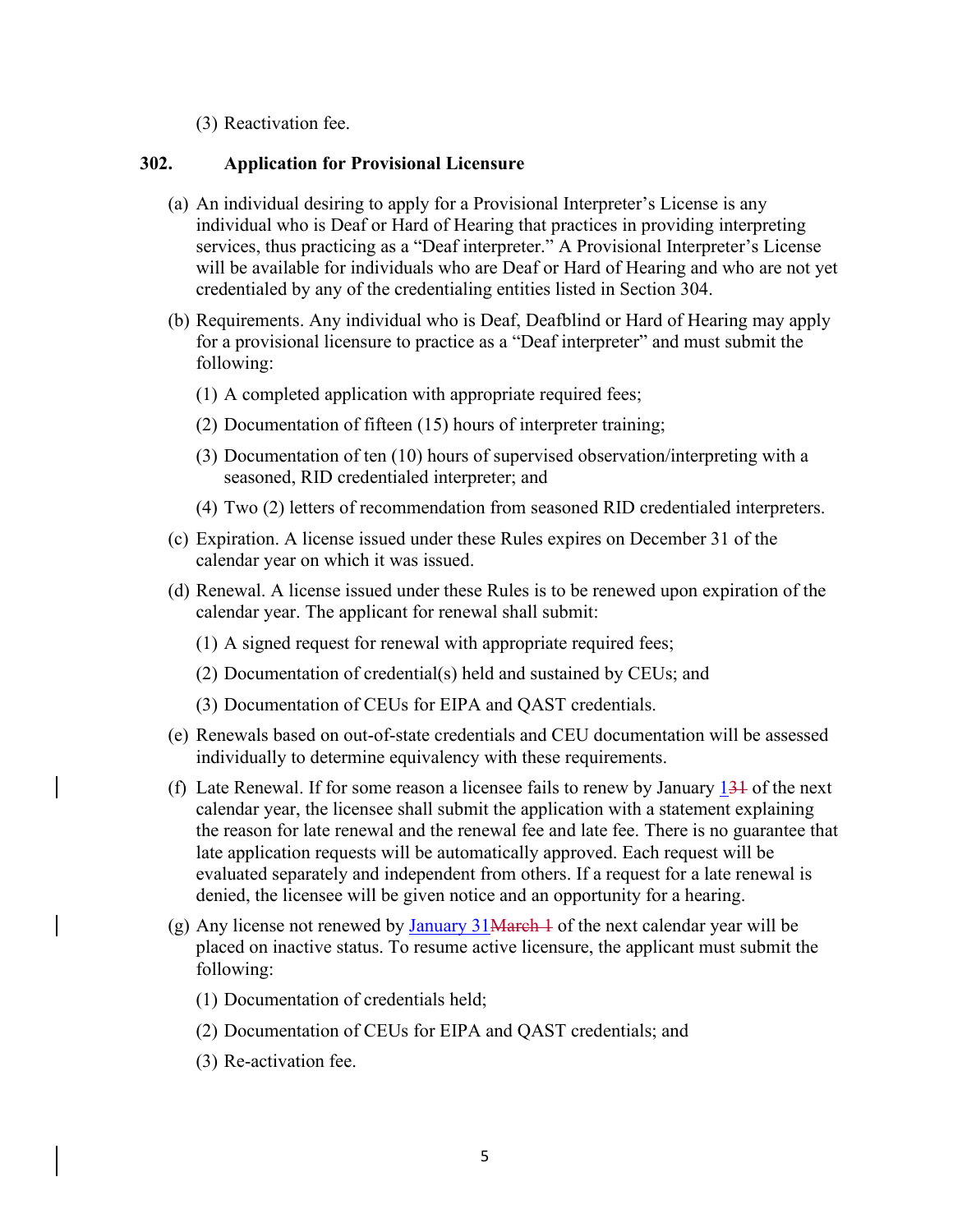### <span id="page-7-0"></span>**303. Application for Temporary Provisional Licensure**

- (a) The Board shall issue a temporary and provisional license immediately upon receipt of the application, the required fee, and the documentation required under B.1.a. and b. of Section [305.](#page-7-2)X, Reciprocity.
- (b) The temporary and provisional license shall be effective for at least 90 days or until December 31 of the calendar year in which it was issued, whichever is latest, unless the Board determines that the applicant does not meet the requirements under  $A.1$ . and  $A.2.$  of Section [305,](#page-7-2)  $X$ , Reciprocity, in which case the temporary and provisional license shall be immediately revoked.
- (c) An applicant may provide the rest of the documentation required above in order to receive a license, or the applicant may only provide the information necessary for the issuance of a temporary and provisional license.

### <span id="page-7-5"></span><span id="page-7-1"></span>**304. Application for Automatic Licensure**

- <span id="page-7-4"></span><span id="page-7-3"></span>(a) The Board shall grant automatic licensure to an individual who holds a substantially equivalent occupational license with similar scope of practice issued byin another U.S. state, territory, or districtiurisdiction and is:
	- (1) A uniformedAn active duty military service member stationed in the State of Arkansas;
	- (2) A uniformed servicereturning military veteran who resides inapplying for licensure within one (1) year of his or establishes residency in the State of Arkansasher discharge from active duty; or
	- (3) The spouse of a person under  $304(a)(1)$  or  $304(a)(2)A(1)$  or  $(2)$  above; including:
		- (A) uniformed service member who is assigned a tour of duty that excludes the spouse from accompanying the uniformed service member and the spouse relocates to Arkansas; or
		- (A)(B) uniformed service member who is killed or succumb to his or her injuries or illness in the line of duty if the spouse establishes residency in Arkansas.
- (b) The Board shall grant such automatic licensure upon receipt of all the below:
	- (1) Payment of the initial licensure fee;
	- (2) Evidence that the individual holds a substantially equivalent license in another U.S. state, territory, or district; and
	- (3) Evidence that the applicant is a qualified applicant under Section  $304(a)$ .

## <span id="page-7-2"></span>**305. Reciprocity**

- <span id="page-7-6"></span>(a) Required Qualifications. An applicant applying for reciprocal licensure shall meet the following requirements:
	- (1) The applicant shall hold a substantially similar license in another United States' jurisdiction;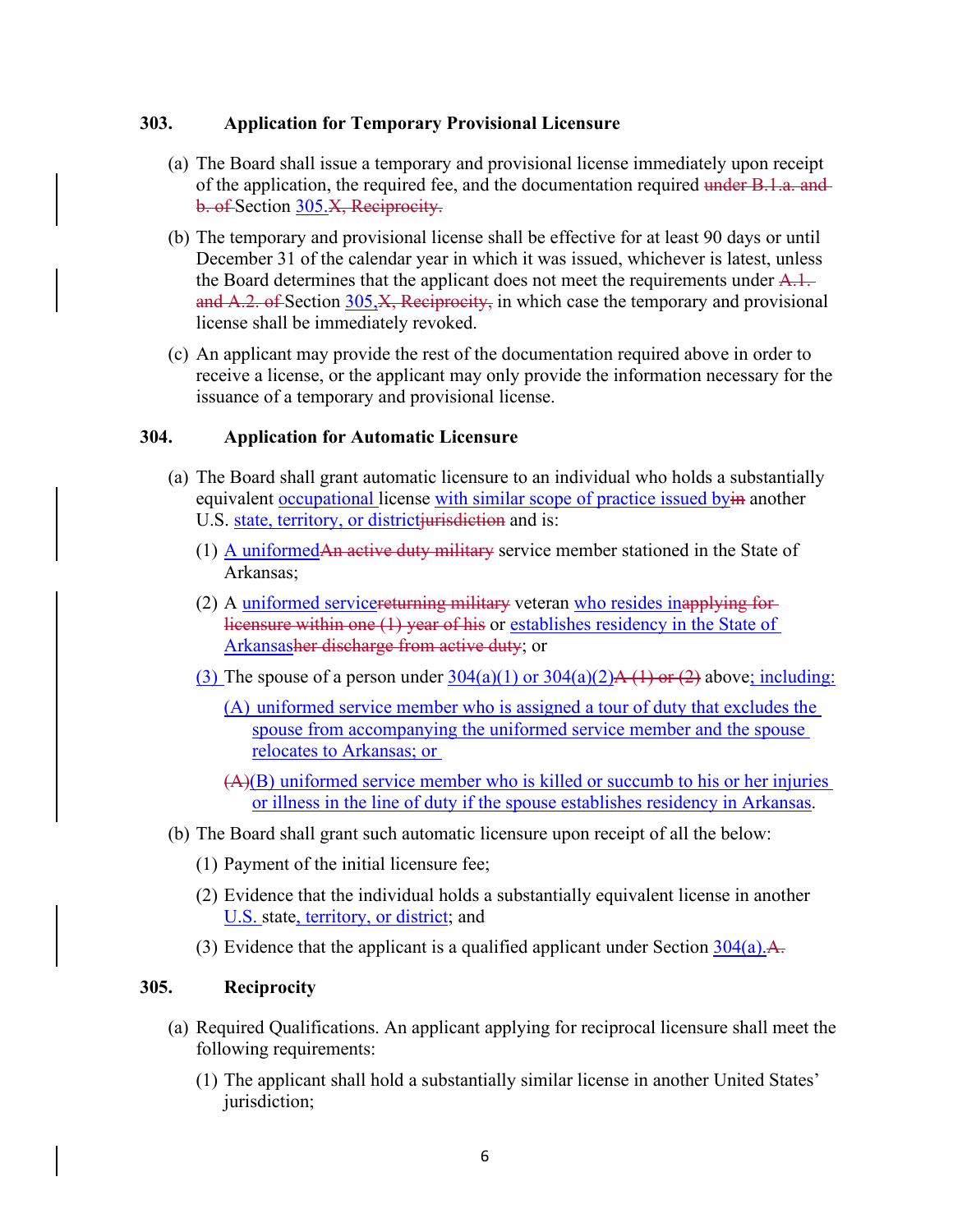- (A) A license from another state is substantially similar to an Arkansas Deaf, Deafblind, Hard of Hearing, or Oral Deaf Interpreters license if the other state's licensure qualifications require credentials recognized by the Advisory Board for Interpreters.
- <span id="page-8-0"></span>(B) The applicant shall hold his or her occupational licensure in good standing;
- <span id="page-8-2"></span>(C) The applicant shall not have had a license revoked for:
	- (i) An act of bad faith; or
	- (ii) A violation of law, rule, or ethics.
- <span id="page-8-1"></span>(2) The applicant shall not hold a suspended or probationary license in a United States' jurisdiction;
- (3) The applicant shall be sufficiently competent in the Deaf, Deafblind, Hard of Hearing, or Oral Deaf Interpretation; and
- (4) The applicant shall hold credential(s), sustained by CEU's, that are recognized by the Advisory Board for Interpreters.
- (b) Required documentation. An applicant shall submit a fully-executed application, the required fee, and the documentation described below.
	- (1) As evidence that the applicant's license from another jurisdiction is substantially similar to Arkansas's, the applicant shall submit the following information:
		- (A)Evidence of current and active licensure in that state. The Board may verify this information online if the jurisdiction at issue provides primary source verification on its website or by telephone to the other state's licensing board; and
		- (B) Evidence that the other state's licensure requirements match those listed in  $305(a)(1)$ . A. 1.a.i. The Board may verify this information online or by telephone to the other state's licensing board.
	- (2) To demonstrate that the applicant meets the requirement in  $305(a)(1)(B)$  through  $305(a)(1)(D)$ , A.1.b. through d., the applicant shall provide the Board with:
		- (A)The names of all states in which the applicant is currently licensed or has been previously licensed;
		- (B) Letters of good standing or other information from each state in which the applicant is currently or has ever been licensed showing that the applicant has not had his license revoked for the reasons listed in  $305(a)(1)(C)A.1.e.$  and does not hold a license on suspended or probationary status as described in  $305(a)(1)(D)$ . A. 1. d. The Board may verify this information online if the jurisdiction at issue provides primary source verification on its website or by telephone to the other state's licensing board.
	- (3) As evidence that the applicant is sufficiently competent in the field of Deaf, Deafblind, Hard of Hearing, or Oral Deaf Interpretation, an applicant shall:
		- (A)Submit three letters of recommendation from Interpreter Agencies or colleagues in Interpretation; and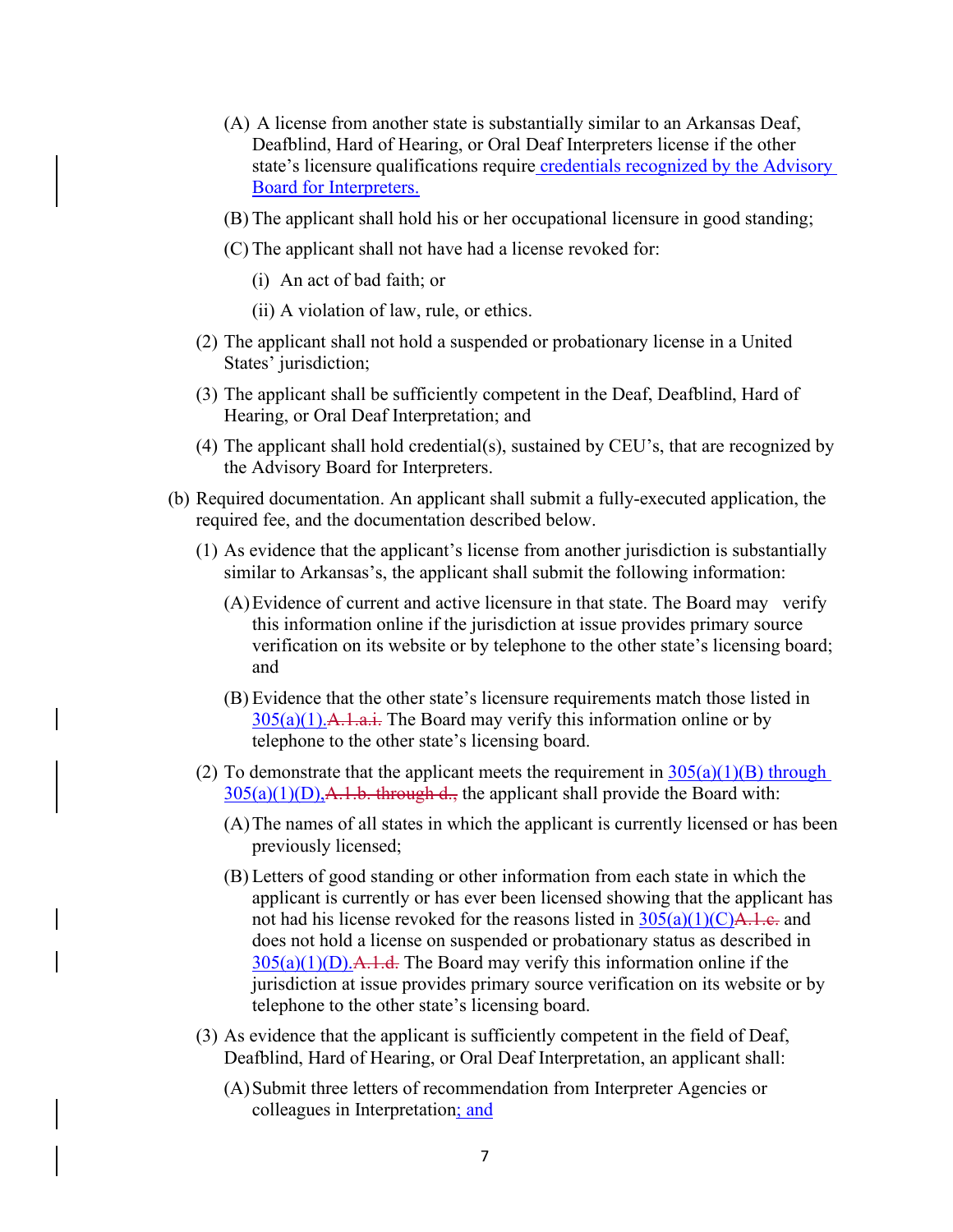(B) Submit documentation of credential(s) held and sustained by CEUs and acknowledgement of adherence to the professional ethical practices set forth in these rules.

### <span id="page-9-0"></span>**306. Licensing Individuals from a State that Does Not License Interpreters**

- (a) Required Qualifications. An applicant from a state that does not license Deaf, Deafblind, Hard of Hearing, or Oral Deaf Interpreters shall meet the following requirements:
	- (1) The applicant shall be sufficiently competent in Deaf, Deafblind, Hard of Hearing, or Oral Deaf Interpretation; and
	- (2) The applicant shall hold credential(s), sustained by CEU's, that are recognized by the Advisory Board for Interpreters.
- (b) Required documentation. An applicant shall submit a fully-executed application, the required fee, and the documentation described below.
	- (1) As evidence that the applicant is sufficiently competent in the field of Deaf, Deafblind, Hard of Hearing, or Oral Deaf interpretation, an applicant shall:
		- (A)Submit three letters of recommendation from Interpreter Agencies or colleagues in Interpretation; and sustained by CEUs and
		- (B) Submit documentation of credential(s) held and sustained by CEUs and acknowledgement of adherence to the professional ethical practices set forth in these rules.

## <span id="page-9-1"></span>**307. Recognized Credentials**

- (a) Credentials obtained by practicing Interpreters currently recognized by the Advisory Board for Interpreters include:
	- (1) Arkansas Rehabilitation Services Quality Assurance Screening Test (QAST);
	- (2) Educational Interpreter Performance Assessment;
	- (3) National Association of the Deaf;
	- (4) National Cued Speech Association;
	- (5) Registry of Interpreters for the Deaf, Inc.;
	- (6) Texas Board for Evaluation of Interpreters; and
	- (7) Other credentials recognized by the Advisory Board for Interpreters.

## <span id="page-9-2"></span>**308. Continuing Education Units**

(a) Interpreters must maintain Continuing Education Units (CEUs) through the credentials held. Documentation of CEUs obtained shall be submitted on an annual basis at renewal by providing transcripts or tracking systems used by the credentialing bodies. If an Interpreter does not have documentation to submit from a credentialing body, then a total of ten  $(10)$  clock hours  $(10 \text{ clock hours} = 1.0 \text{ CEU})$  of continuing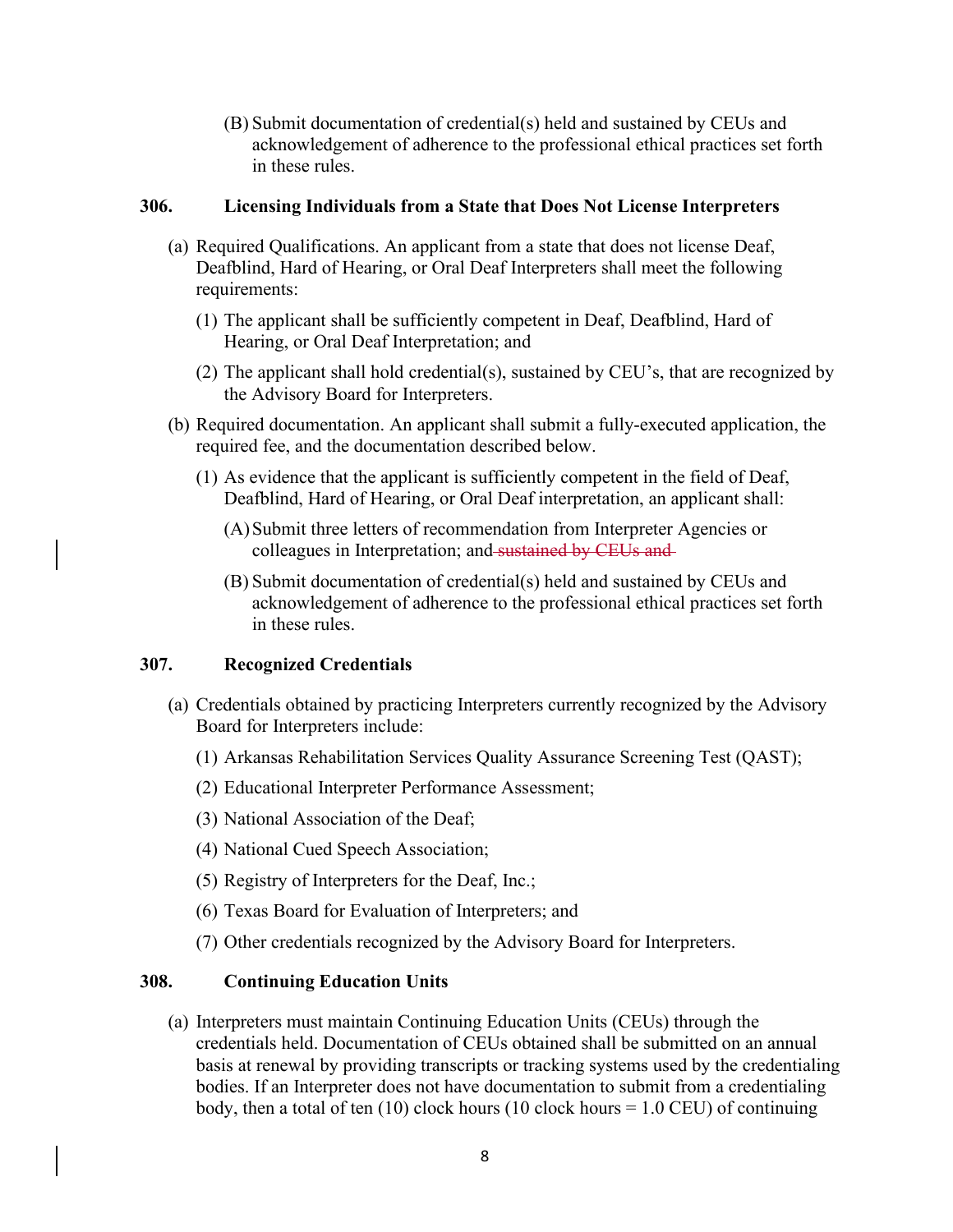education must be completed on an annual basis. Documentation of the 10 clock hours shall be submitted at the time of renewal.

## <span id="page-10-0"></span>**309. Fees**

(a) All fees are to be paid at the time of application or request for services. Fees are nonrefundable and are not pro-rated. Annual fees follow a calendar year. Additional fees will be assessed for insufficient funds if such should happen. Current fee structures are:

| Initial Application and Licensure Fee                                       | \$90.00  |
|-----------------------------------------------------------------------------|----------|
| (includes \$35.00 non-refundable application fee)                           |          |
| Annual Fee                                                                  | \$75.00  |
| (Renewal on the calendar year; includes \$35.00 non-refundable)             |          |
| application fee)                                                            |          |
| Re-Activation Fee (if application is delivered after January 31)            | \$125.00 |
| (includes \$35.00 non-refundable application fee)                           |          |
| Upgrade Fee                                                                 | \$35.00  |
| (If an individual receives a higher credential prior to the end of the year |          |
| and wishes to reflect the higher credential on their license)               |          |
| Annual Late Fee (paid if application submitted after Jan. 1)                | \$25.00  |
| (Dependent upon Advisory Board for Interpreters review                      |          |
| Replacement Card Fee                                                        | \$10.00  |
|                                                                             |          |
| <b>Insufficient Funds Fee</b>                                               | \$35.00  |
| (NSF will require payment in the form of a Money Order or Cashier's         |          |
| Check)                                                                      |          |

# <span id="page-10-1"></span>**310. Waiver of Licensure Fee**

- (a) Pursuant to Act 725 of 2021, an applicant may receive a waiver of the initial licensure fee, if eligible. Eligible applicants are applicants who:
	- (1) Are receiving assistance through the Arkansas, or current state of residence equivalent, Medicaid Program, the Supplemental Nutrition Assistance Program (SNAP), the Special Supplemental Nutrition Program for Women, Infants, and Children (SSNP), the Temporary Assistance for Needy Families Program (TEA), or the Lifeline Assistance Program (LAP);
	- (2) Were approved for unemployment within the last twelve (12) months; or
	- (3) Have an income that does not exceed two hundred percent (200%) of the federal poverty income guidelines.
- <span id="page-10-2"></span>(b) Applicants shall provide documentation showing their receipt of benefits from the appropriate State Agency.
	- (1) For Medicaid, SNAP, SSNP, TEA, or LAP, documentation from the Arkansas Department of Human Services (DHS), or current state of residence equivalent agency;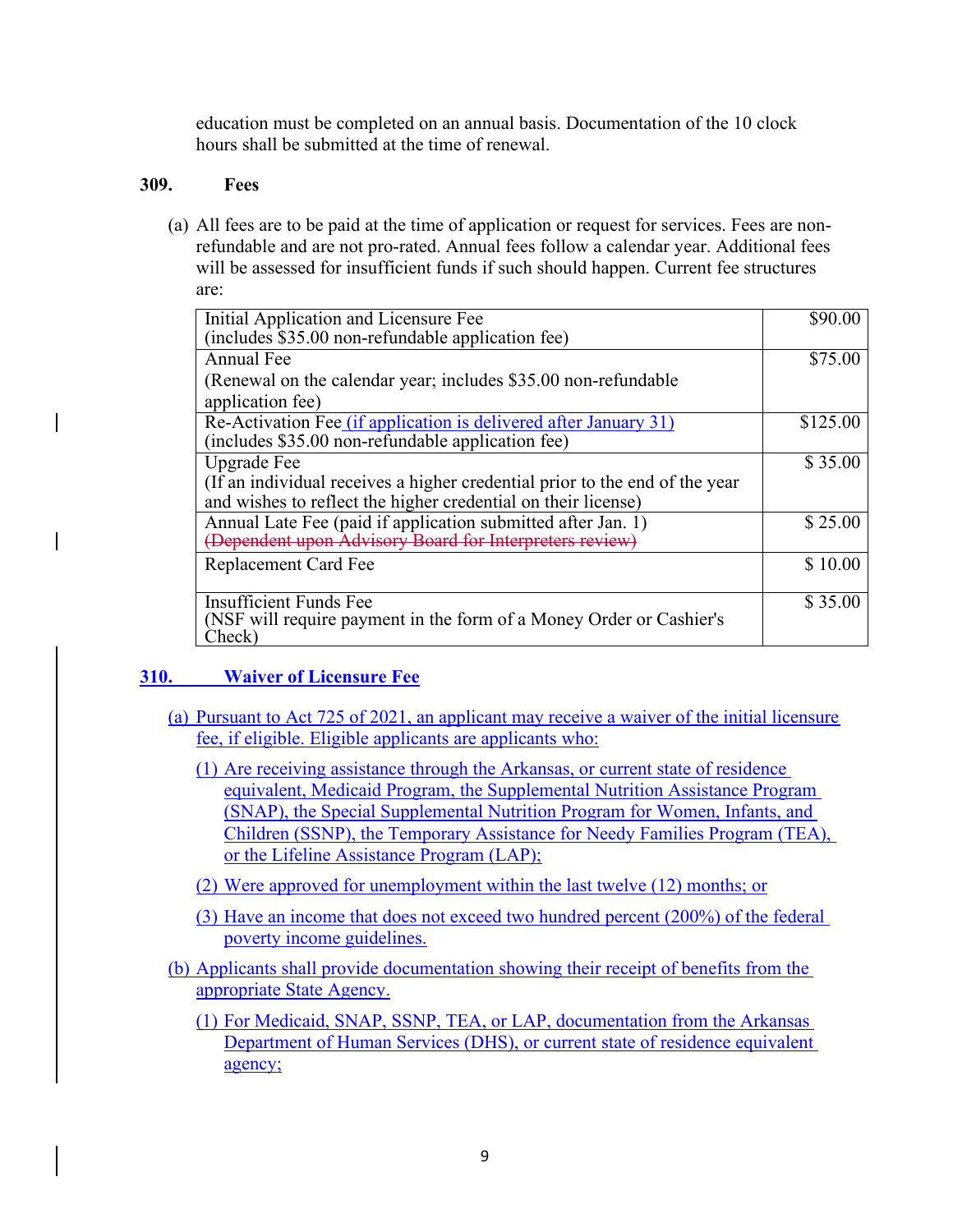- (2) For unemployment benefits approval in the last twelve (12) months, the Arkansas Department of Workforce Services, or current state of residence equivalent agency; or
- (3) For proof of income, copies of all United States Internal Revenue Service Forms indicating applicant's total personal income for the most recent tax year e.g., "W2," "1099," etc.
- (c) Applicants shall attest that the documentation provided under [310\(b\)](#page-10-2) is a true and correct copy and fraudulent or fraudulently obtained documentation shall be grounds for denial or revocation of license.

### <span id="page-11-0"></span>**310.311. Summary of Credentials**

- (a) Sign language interpreters' credentials are based on levels of proficiency, and in order to protect the health, welfare and safety of the consumers, interpreters shall only accept assignments appropriate for their proficiency based upon accepted credentials for licensure.
- (b) Teaming. In the event a team of Interpreters is required to manage the communication accessibility of an assignment, a mixture of proficiency levels may be acceptable only if the following criteria are met:
	- (1) The primary Interpreter's proficiency level meets or exceeds the required qualifications for that setting;
	- (2) The primary Interpreter agrees to serve as a mentor and to monitor the services of the secondary Interpreter;
	- (3) The secondary Interpreter's proficiency level is only one (1) category lower than the proficiency level required for that setting; and
	- (4) The secondary Interpreter agrees to adhere to the guidance given by the primary Interpreter during the teaming assignment.
- (c) Upon request of any consumer or hiring entity, an interpreter shall show proof of his or her Arkansas license that will indicate qualifications. The following list of settings for qualifications is not all-inclusive.
- (d) Levels:
	- (1) QAST I; BEI I
		- (A)Registration, Classroom Extracurricular Activities
		- (B) Social Services Independent Living, Basic Living Skills, Bus Card Civic Club Meetings, Recreation, Socialization
	- (2) QAST II; BEI II; BEI Basic
		- (A)Driver's License Testing
		- (B) Eligibility for services Follow-up Interview
		- (C) Support Services Non Academic Advisors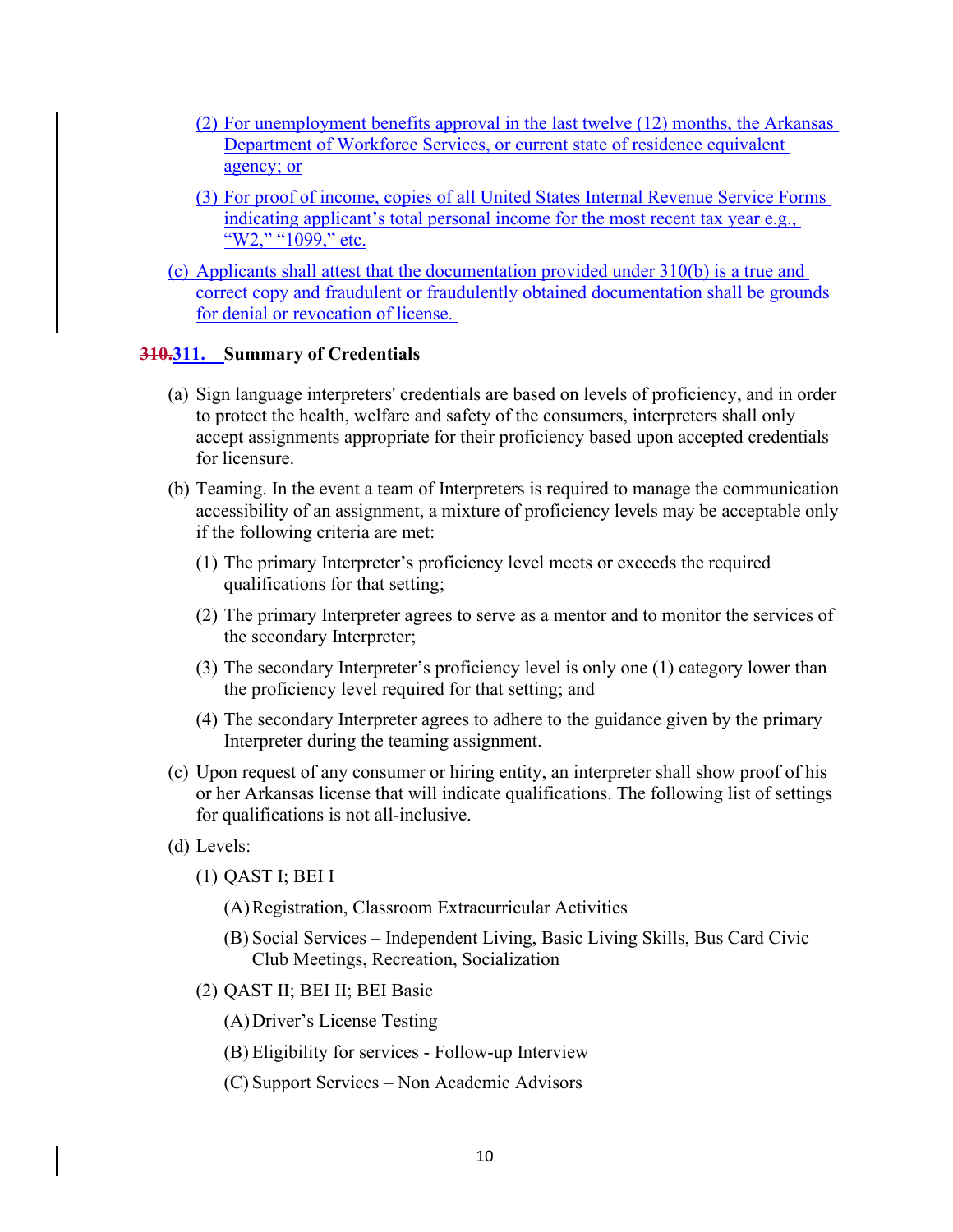(D)Support Services - Orientation, Life/Job Skills

(E) Basic Job Readiness Training (semi-skilled technical or unskilled labor)

- (F) Interview Application for Services
- (G)On-the-job Training
- (H)Sheltered Workshop
- (I) All settings listed in Subsection XV(A)
- (3) QAST III; BEI III; BEI Advanced
	- (A)Social Services –Food Stamps, Social Security, Medicare/Medicaid, TEA/SNAP benefits
	- (B) Continuing Education Workshops
	- (C)Job Related: staff meetings, employee/employer meetings, safety workshops, job training, vocational counseling, vocational assessment
	- (D)Tax preparation, credit counseling, mortgage/loan counseling
	- (E) Diagnostics and Evaluations
	- (F) Routine Physical Exams, in Patient/Out-Patient Hospital Care
	- (G)Hospital Admissions
	- (H)Nursing homes, home health services, community health education, self-help programs, 12 Step programs
	- (I) Basic tutoring (out of school)
	- (J) Postsecondary Education-Academic Courses, Academic Advisors
	- (K)Vocational-Technology Trainings
	- (L) Employment Related/Union Meetings Child Birth Classes-Planned Parenthood
	- (M) All settings listed in Subsections XV (A)  $&$  XV (B)
- (4) QAST IV-V; BEI IV-V; BEI Master
	- (A)Social Services Disputes
	- (B) Polygraph Testing
	- (C) Post Bond
	- (D)Discrimination Proceedings Prior to court
	- (E) Mental Health
	- (F) Meetings with Parole/Probation Officers
	- (G)Medical Emergency Room, General Rounds and Surgery, Health Care Providers and Hospice, Medical Documents
	- (H)Graduate and Post-Graduate Education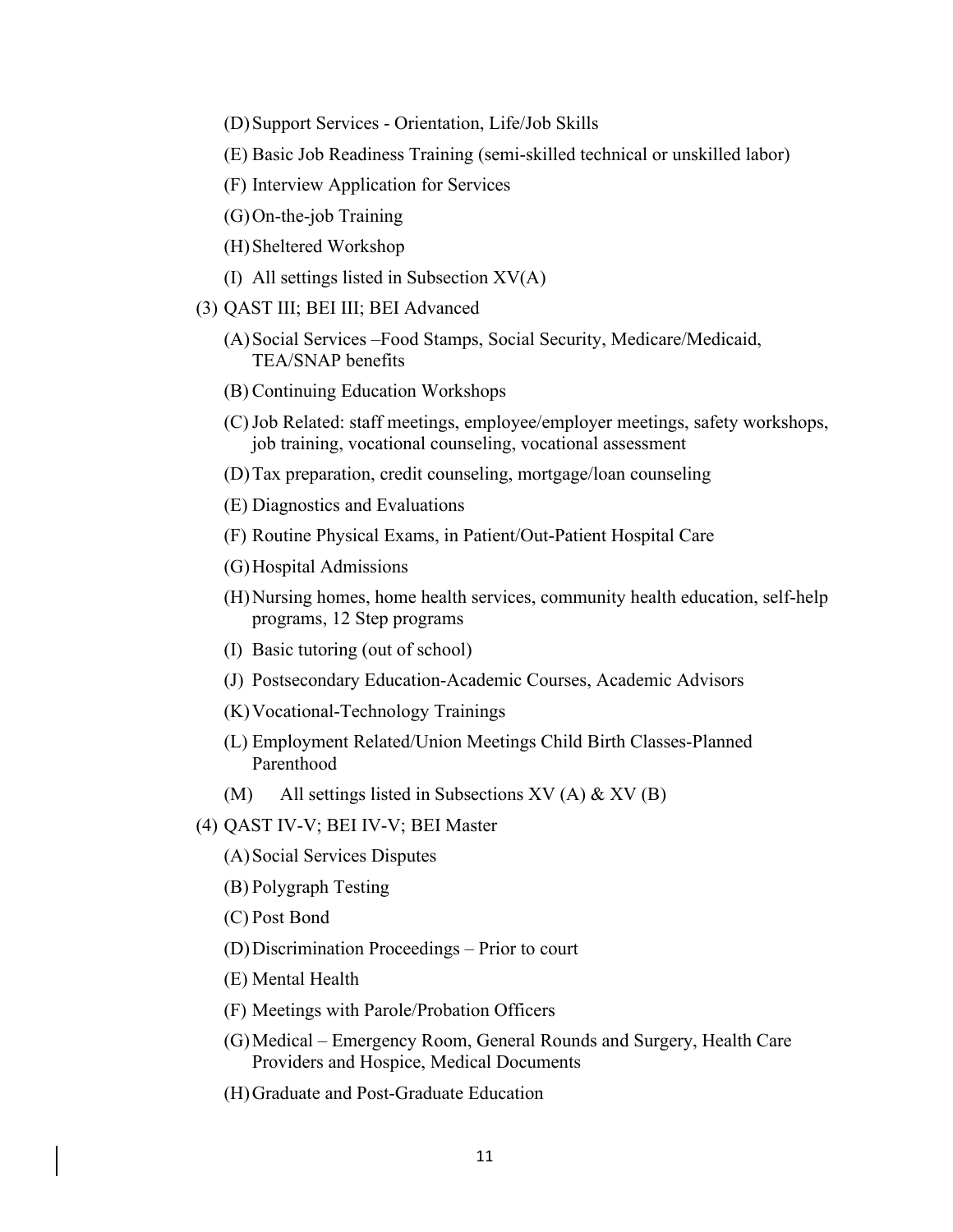- (I) Restraining Order Application
- (J) Speaker or Lectures
- (K)Civil Weddings Performed in or out of a Courtroom
- (L) Employment Related Job Interview/Application, Firing, Disciplining, Performance Appraisals
- (M) Tax Assessment/Appeal Proceedings
- (N)All settings listed in Subsections XV (A), XV (B), & XV (C)
- (5) RID Credentials
	- (A)Legal Proceedings in/out of the courts
	- (B) Domestic/Family Violence Calls and Investigations
	- (C) Abuse Calls and Investigations
	- (D)Legislation
	- (E) Governmental Proceedings
	- (F) Pre-Trial Release
	- (G)Peace Bonds/Restraining Orders, Copyrights/Patents
	- (H)Campus Police or other law enforcement investigations
	- (I) Civil Investigations
	- (J) Child Custody or Child Welfare
	- (K)Jury Duty
	- (L) All settings listed in Subsections XV (A), XV (B), XV (C), XV (D), & XV (E).
- (e) All in-court cases must adhere to Act 237: An Act to Amend the Process for Appointment, Certification, and Regulation of Court Interpreters; and for other purposes.

## <span id="page-13-0"></span>**400. Complaints**

## <span id="page-13-1"></span>**401. Code of Conduct**

- (a) An Interpreter shall make a true interpretation, in an understandable manner, to an individual who is Deaf, Deafblind, Hard of Hearing, or Oral Deaf for whom the Interpreter is appointed. The Interpreter will interpret accurately the statements of the individual who is Deaf or Hard of Hearing who desires that his or her statements be made into spoken language, to the best of the Interpreter's skill and judgment.
- (b) All information that an Interpreter gathers, learns from, or relays to an individual who is Deaf, Deafblind, Hard of Hearing, or Oral Deaf during an administrative, civil, or criminal proceeding shall remain confidential and privileged unless the individual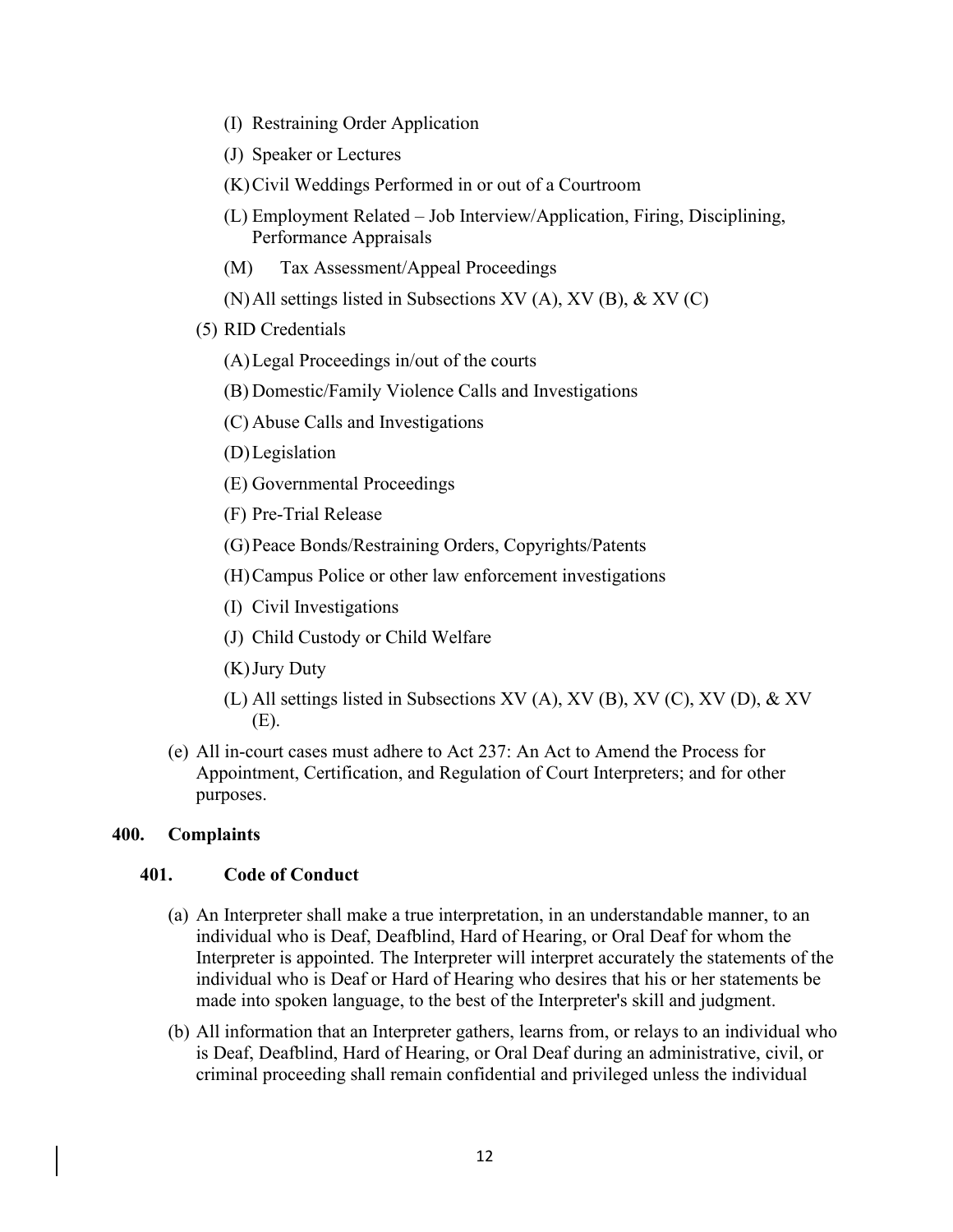who is Deaf, Deafblind, Hard of Hearing, or Oral Deaf desires that the information be communicated to other persons.

- (c) Interpreters shall accept, refuse or withdraw from assignments based upon their experience, capabilities and credentials (as determined by his or her level of proficiency). A summary of the credentials held and what has been identified as appropriate assignments for those credentials can be found in Section XI of these Rules.
- (d) Upon request of any consumer or hiring entity, an Interpreter shall show proof of his or her Arkansas license indicating qualifications and credentials.
- (e) This Code of Conduct incorporates by reference the NAD-RID Code of Professional Conduct of the Registry of Interpreters for the Deaf, with no amendments or editions thereto.

#### <span id="page-14-0"></span>**402. Complaint Process**

- (a) Complaints may be filed when an individual, hiring agency, or interpreting agency:
	- (1) violates the Professional Code of Conduct;
	- (2) knowingly hires an interpreter who is not qualified; or
	- (3) engages in the practice of interpreting without a license.
- (b) The following may file a complaint:
	- (1) Any Deaf or Hard of Hearing consumer of interpreting services;
	- (2) Any hearing consumer of interpreting services;
	- (3) Any person having direct interest in the occurrence specified in the complaint; or
	- (4) Any Board member acting on any information by that Board Member that is relevant and material. If the Board member files a complaint based on an anonymous tip, the complaint itself cannot be used to make a determination of whether the Rules have been violated. A separate investigation must take place.
- (c) To the extent the person filing the complaint is able, the complaint must specify the time, place, and person(s) involved, and must describe the actions which constitute the alleged offense.
- (d) All complaints are to be filed in writing with the Advisory Board for Interpreters using the Complaint Form (attached hereto as Appendix C), and should be filed within ninety (90) days of the alleged offense. If a complaint is initiated by a Board Member, that Board Member shall recuse on any vote taken regarding the complaint.
- (e) Any person filing a complaint regarding ethical practices of a licensed qualified interpreter may also file a complaint with the respective credentialing entity.
- (f) All complaints shall be reviewed and investigated by a member of the Advisory Board.
- (g) If a complaint and investigation results in penalties being assessed against an individual or entity, that individual or entity shall be provided notice and the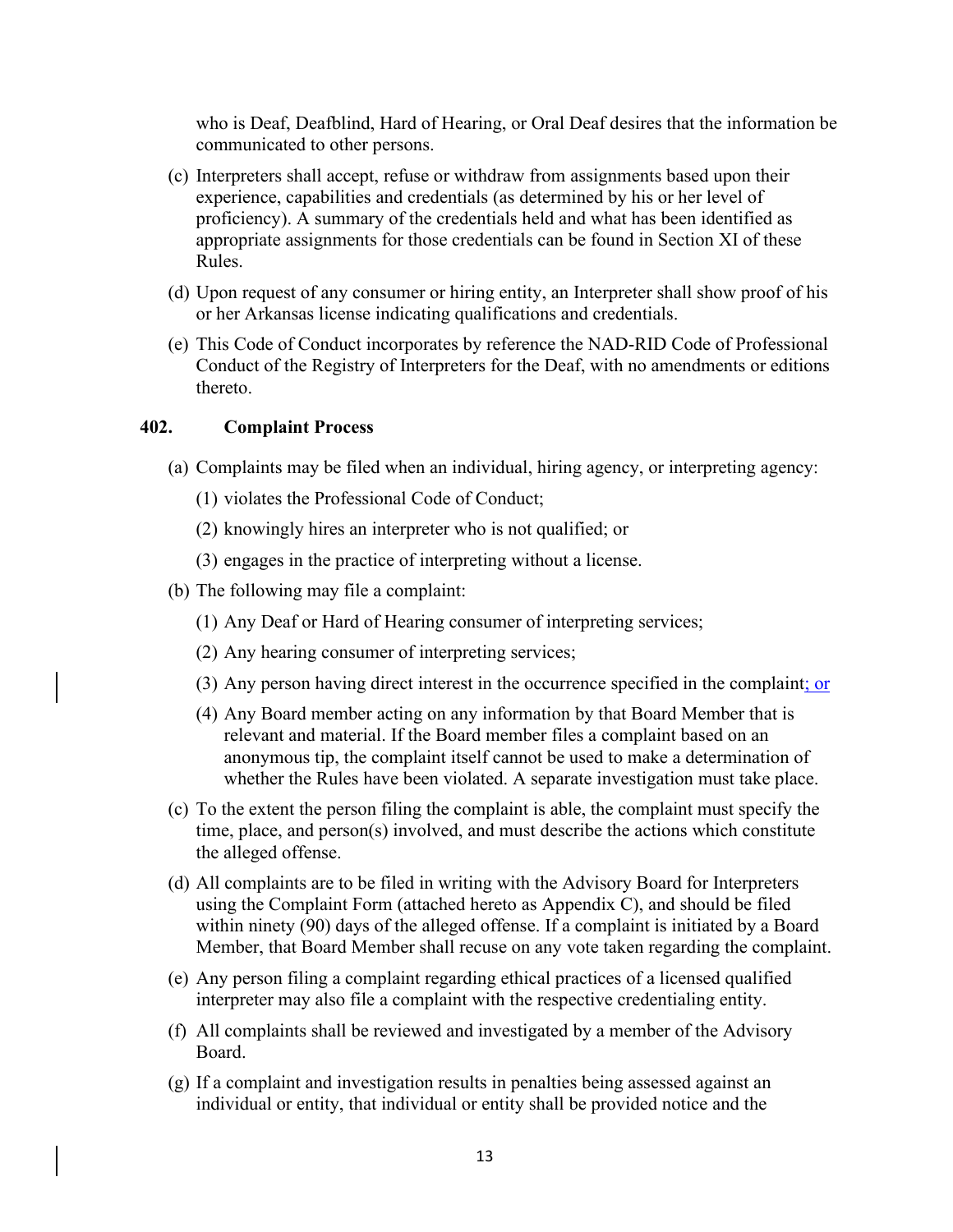opportunity for a hearing before the Advisory Board for Interpreters, whose decision can be appealed to the Arkansas Board of Health by the individual.

- (h) The Advisory Board member who reviewed and investigated the complaint shall recuse himself or herself from voting at the hearing of the matter.
- (i) Publication of final orders that result in sanctions shall be posted on the licensure website. However, any confidential information contained in the complaint shall be removed.

## <span id="page-15-0"></span>**403. Penalties**

- (a) Amount of Penalty. Any individual who is not licensed and who admits to interpreting without a license or is found by the Advisory Board to have held himself or herself out to the public as a licensed qualified interpreter is guilty of a violation and shall be fined not less than one hundred dollars (\$100) and not more than five hundred dollars (\$500).
- (b) Suspension of Penalty. The fine assessed may be suspended if the person found in violation complies with the law within thirty (30) days of the finding.
- (c) An interpreting agency that admits to or is found to be knowingly hiring or providing interpreting services for an individual who is Deaf, Deafblind, Hard of Hearing, or Oral Deaf through an individual not licensed under these Rules, is guilty of a violation and shall be fined not less than five hundred dollars (\$500) and not more than one thousand dollars (\$1,000).

## <span id="page-15-1"></span>**500. Definitions**

# <span id="page-15-2"></span>**501. Definitions, as used in these Rules**

- (a) "Automatic licensure" means the granting of occupational licensure without an individual having met the occupational licensure requirements were adopted provided by the Rules of the AdvisoryState Board for Interpreters or under the of Health of Arkansas Code.
- $(a)(b)$  "Cued speech" means the system of handshapes that represent groups of consonant sounds and hand placements that represent groups of vowel sounds that is used with natural speech to represent a visual model of spoken language.
- $(\theta)(c)$  "Deaf interpreter" means a Deaf individual who facilitates communication between another Deaf person and a licensed qualified interpreter or between two (2) or more Deaf persons.
- $\left(\frac{e}{c}\right)$  "Deaf individual" means an individual who has a documented hearing loss so severe that the individual is unable to process speech and language through hearing, with or without amplification.
- $\frac{d(x)}{dx}$  "Deafblind individual" means an individual who has a combined loss of vision and hearing that prevents the individual's vision or hearing from being used as a primary source for accessing information.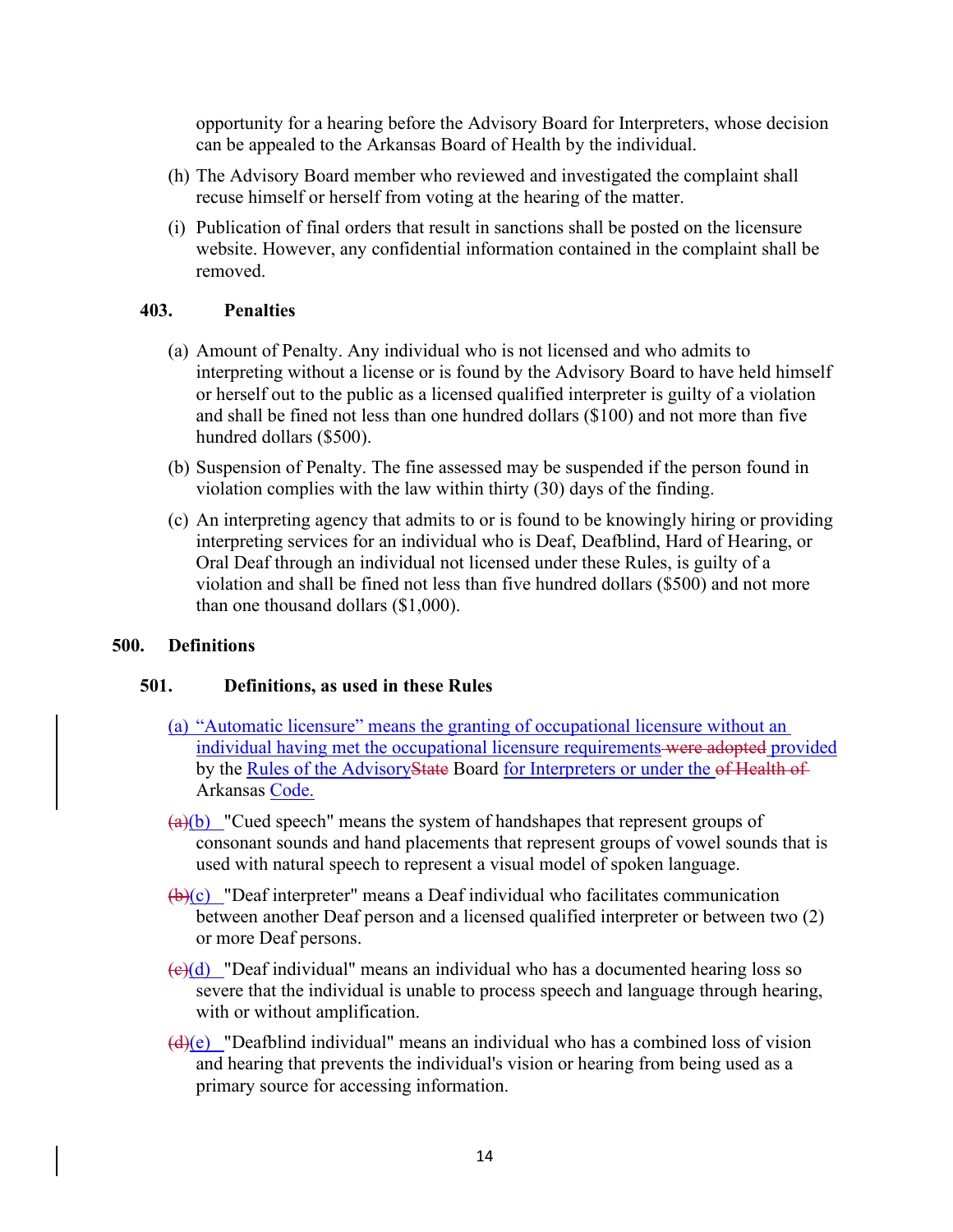- $\left(\frac{e}{f}\right)$  "Hard of Hearing individual" means an individual who has a hearing loss, may primarily use visual communication, and may use assistive devices.
- $(f)(g)$  "Interpret" means to provide language equivalency between a hearing individual and an individual who is Deaf, Deafblind, Hard of Hearing, or Oral Deaf using techniques that include without limitation:
	- (1) American Sign Language;
	- (2) English-based sign language;
	- (3) Cued speech; and
	- (4) Oral interpreting.
	- (5) "Interpret" shall include providing interpreting services through the use of electronic communications, information technology, asynchronous store and forward transfer, or synchronous interaction to one or more persons located in Arkansas, including, but not limited to, video relay services (VRS) and video remote interpreting services (VRI).
- (h) "Interpreting agency" means an entity that provides qualified interpreter services for a fee.
- $\left(\frac{\Theta}{\Theta}\right)^{i}$  "Hiring entity" means any entity that hires or employs qualified interpreters.
- $\frac{(\mathbf{h})(\mathbf{j})}{(\mathbf{h})(\mathbf{j})}$  "Oral Deaf individual" means an individual whose sense of hearing is nonfunctional for the purpose of communication and whose primary method of communication is speech reading and spoken English.
- $\frac{f(x)}{g(x)}$  "Oral interpreting" means the use of oral transliteration with special techniques to make the English language visible for persons who communicate as speech readers.
- $\frac{f(x)}{g(x)}$  "Licensed Provisional Interpreter" means an individual who is Deaf, Deafblind, Hard of Hearing or Oral Deaf and is provisionally licensed under these Rules and subject to Ark. Code Ann. § 20-14-801 et seq. (hereinafter referred to as "Interpreter").
- $(k)(m)$  "Licensed Qualified Interpreter" means an individual who is licensed under these Rules and subject to Ark. Code Ann. § 20-14-801 et seq. (hereinafter referred to as "Interpreter").
- (n) ""Uniformed service member" means an active or reserve component member of the United States Air Force, United States Army, United States Coast Guard, United States Marine Corps, United States Navy, United States Space Force, or National Guard; an active component member of the National Oceanic and Atmospheric Administration Commissioned Officer Corps; or an active or reserve component member of the United States Commissioned Corps of the Public Health Service.
- (o) "Uniformed service veteran" means a former member of the United States uniformed services discharged under conditions other than dishonorable.